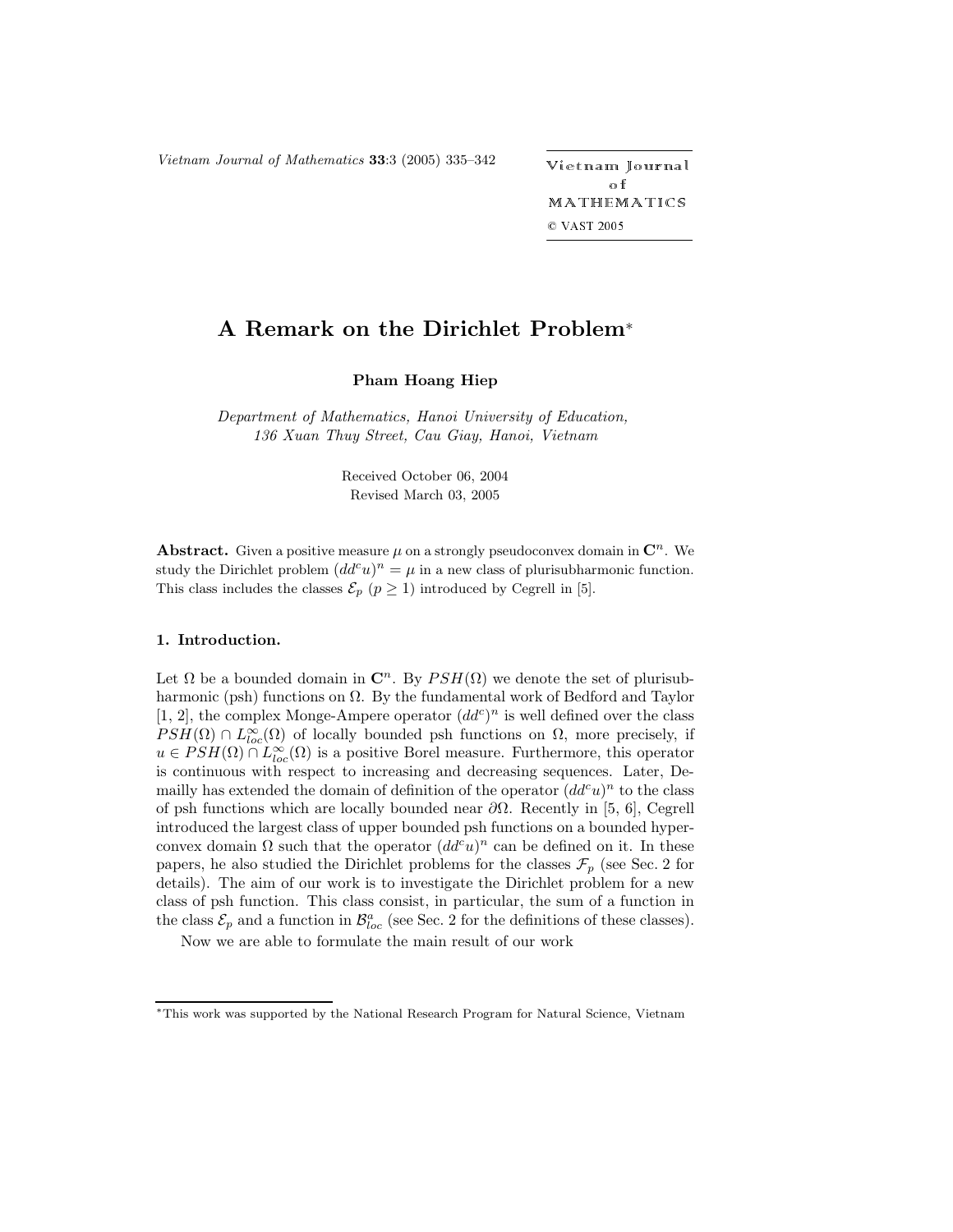#### **Main theorem.**

- (i) Let  $\Omega$  be a bounded strongly pseudoconvex domain in  $\mathbb{C}^n$  and let  $\mu$  be a positive measure on  $\Omega$ ,  $h \in C(\partial \Omega)$  such that there exists  $v \in \mathcal{E}_p + \mathcal{B}^a_{loc}$  $(resp. \ \widetilde{\mathcal{F}_p} + \widetilde{\mathcal{B}}_{loc}^a) \ \ with \ (dd^c v)^n \geq \mu$ *Then there exists*  $u \in \mathcal{E}_p + \overline{\mathcal{B}}_{loc}^a$  (*resp.*  $\mathcal{F}_p + \overline{\mathcal{B}}_{loc}^a$ ) such that  $(dd^c u)^n = \mu$ *and*  $\lim_{z \to \xi} u(z) = h(\xi)$ ,  $\forall \xi \in \partial \Omega$ .<br>*and*  $\lim_{z \to \xi} u(z) = h(\xi)$ ,  $\forall \xi \in \partial \Omega$ .
- (ii) *There exists*  $f \in L^1(\Omega)$  *such that there exists no function*  $u \in \mathcal{E}_p + \mathcal{B}_{loc}^a$  which satisfying  $d\lambda < (dd^c u)^n$ . *which satisfying*  $fd\lambda \leq (dd^c u)^n$ .

For the definitions of  $\mathcal{E}_{p} + \mathcal{B}_{loc}^{a}$  and  $\mathcal{F}_{p} + \mathcal{B}_{loc}^{a}$  see Sec. 2.

Note that the main theorem for the subclass  $\mathcal{B}$  of  $\mathcal{B}^a_{loc}$  consisting of psh functions which are bounded near  $\partial\Omega$  was proved by Xing in [13] and for the classes  $\mathcal{E}_p$  and  $\mathcal{F}_p$ ,  $p \ge 1$  by Cegrell in [5].

The key element in the proof of our main theorem is a comparison principle (Theorem 3.1), which is an extension of Lemma 4.4, Theorem 4.5 in [5].

#### **2. Preliminaries**

In this section we recall some elements and results of pluripotential theory that will be used through out the paper. All this can be found in [2, 3, 5, 6, 11...].

**2.0.** Unless otherwise specified,  $\Omega$  will be a bounded hyperconvex domain in  $\mathbb{C}^n$ meaning that there exists a negative exhaustive psh function for  $\Omega$ .

**2.1.** Let  $\Omega$  be a bounded domain in  $\mathbb{C}^n$ . The  $C_n$ -capacity in the sense of Bedford and Taylor on  $\Omega$  is the set function given by

$$
C_n(E) = C_n(E, \Omega) = \sup \left\{ \int_E (dd^c u)^n : u \in PSH(\Omega), -1 \le u \le 0 \right\}
$$

for every Borel set E in  $\Omega$ .

**2.2.** According to Xing (see [13]), a sequence of positive measures  $\{\mu_i\}$  on  $\Omega$  is called uniformly absolutely continuous with respect to  $C_n$  in a subset E of  $\Omega$  if

$$
\forall \epsilon > 0, \ \exists \delta > 0 \ : \ F \subset E, \ C_n(F) < \delta \Rightarrow \mu_j(F) < \epsilon, \ \ \forall j \ge 1
$$

We write  $\mu_j \ll C_n$  in E uniformly for  $j \geq 1$ .

**2.3.** By  $\mathcal{B}^a_{loc} = \mathcal{B}^a_{loc}(\Omega)$  we denote the set of upper bounded psh functions u which are locally bounded near  $\partial\Omega$  such that  $(dd^c u)^n \ll C_n$  in every  $E \subset\subset \Omega$ . **2.4.** The following classes of psh functions were introduced by Cegrell in [5] and [6]

$$
\mathcal{E}_0 = \mathcal{E}_0(\Omega) = \Big\{ \varphi \in PSH(\Omega) \cap L^{\infty}(\Omega) : \lim_{z \to \partial \Omega} \varphi(z) = 0, \int_{\Omega} (dd^c \varphi)^n < +\infty \Big\},\
$$
  

$$
\mathcal{E}_p = \mathcal{E}_p(\Omega) = \Big\{ \varphi \in PSH(\Omega) : \exists \mathcal{E}_0 \ni \varphi_j \searrow \varphi, \sup_{j \ge 1} \int_{\Omega} (-\varphi_j)^p (dd^c \varphi_j)^n < +\infty \Big\},\
$$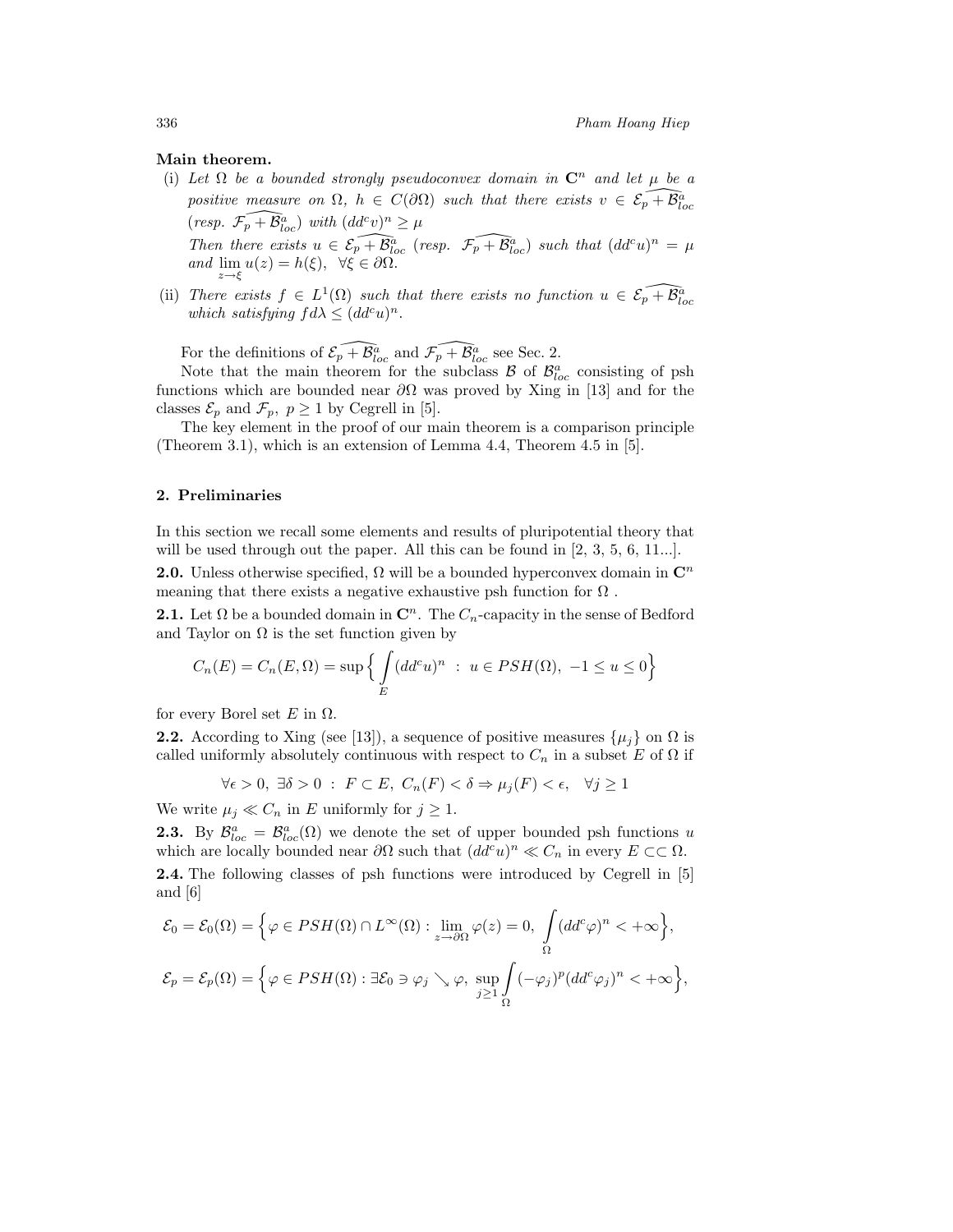$$
\mathcal{F}_p = \mathcal{F}_p(\Omega) = \left\{ \varphi \in PSH(\Omega) : \exists \mathcal{E}_0 \ni \varphi_j \searrow \varphi, \sup_{j \ge 1} \int_{\Omega} (-\varphi_j)^p (dd^c \varphi_j)^n, \right\}
$$
  

$$
< + \infty, \sup_{j \ge 1} \int_{\Omega} (dd^c \varphi_j)^n < + \infty \right\}
$$

E = E(Ω) = - ϕ ∈ PSH(Ω) : ∀z<sup>0</sup> ∈ Ω ∃ a neighborhood ω  z0, E<sup>0</sup>  ϕ<sup>j</sup>  $\varphi$  on  $\omega$ , sup<br> $j \geq 1$  $\sqrt{ }$ Ω  $(dd^c\varphi_j)^n<+\infty$ .

The following inclusions are obvious  $\mathcal{E}_0 \subset \mathcal{F}_p \subset \mathcal{E}_p \subset \mathcal{E}$ . It is also known that these inclusion are strict (see [5, 6]).

The interesting theorem below was proved by Cegrell (see [6])

**Theorem 2.5.** *The class*  $\mathcal{E}$  *has the following properties* 

- 1. E *is a convex cone.*
- 2. If  $u \in \mathcal{E}$ ,  $v \in PSH^{-}(\Omega) = {\varphi \in PSH(\Omega) : \varphi \leq 0},$  then  $\max(u, v) \in \mathcal{E}$ . 3. If  $u \in \mathcal{E}$ ,  $PSH(\Omega) \cap L^{\infty}_{loc}(\Omega) \ni u_j \searrow u$ , then  $(dd^c u_j)^n$  is weakly convergent. *Conversely if*  $K \subset PSH^{-}(\Omega)$  *satisfies* 2 *and* 3*, then*  $K \subset \mathcal{E}$

Since  $\mathcal{B}_{loc}^- = \mathcal{B}_{loc}^a \cap PSH^-(\Omega)$  satisfies 2 and 3 we have by [8]  $\mathcal{B}_{loc}^- \subset \mathcal{E}$ .

**2.6.** Cegrell also studied the following Dirichlet problem: Given  $\mu$  a positive measure on  $\Omega$ , find  $u \in \mathcal{F}_p$  such that  $(dd^c u)^n = \mu$ . He gave a necessary and sufficient condition for this problem to have a solution (Theorem 5.2 in [5]).

**2.7.** We define

$$
\widehat{\mathcal{E}_p + \mathcal{B}_{loc}^a} = \{ u \in PSH(\Omega) : \exists \ \varphi \in \mathcal{E}_p, \ f \in \mathcal{B}_{loc}^a : \varphi + f \le u \le \sup_{\Omega} u < +\infty \},\
$$

$$
\widehat{\mathcal{F}_p + \mathcal{B}_{loc}^a} = \{ u \in PSH(\Omega) : \exists \ \varphi \in \mathcal{F}_p, \ f \in \mathcal{B}_{loc}^a : \ \varphi + f \le u \le \sup_{\Omega} u < +\infty \}.
$$

It follows that if  $\varphi + f \leq u < \sup_{\Omega} u < +\infty$ ,  $\varphi \in \mathcal{E}$ ,  $f \in \mathcal{B}_{loc}^a$  then

$$
u - c = \max(u - c, \varphi + f - c) \in \mathcal{E}, \text{ because } \varphi + (f - c) \in \mathcal{E},
$$

where  $c = \max(\sup_{\Omega} f, \sup_{\Omega} u).$ 

Thus we can define  $(dd^c u)^n$  for  $u \in \mathcal{E}_p + \overline{B}_{loc}^a$ .

**2.8.** The aim of this work is to study a Dirichlet problem similar to the one considered by Cegrell but for the classes  $\mathcal{E}_p + \mathcal{B}_{loc}^{\hat{a}}$  and  $\mathcal{F}_p + \mathcal{B}_{loc}^{\hat{a}}$ . Namely, given a positive measure  $\mu$  on  $\Omega$  and  $h \in C(\partial\Omega)$ , find  $u \in \mathcal{E}_p + \mathcal{B}_{loc}^a$  (resp.  $\mathcal{F}_p + \mathcal{B}_{loc}^a$ ) such that  $(dd^c u)^n = \mu$  and  $\overline{\lim}_{z \to \xi} u(z) = h(\xi) \,\forall \xi \in \partial \Omega$ .

**2.9.** Let  $\mu$  be a positive measure on  $\Omega$  and  $h \in C(\partial\Omega)$ . Following Cegrell, we define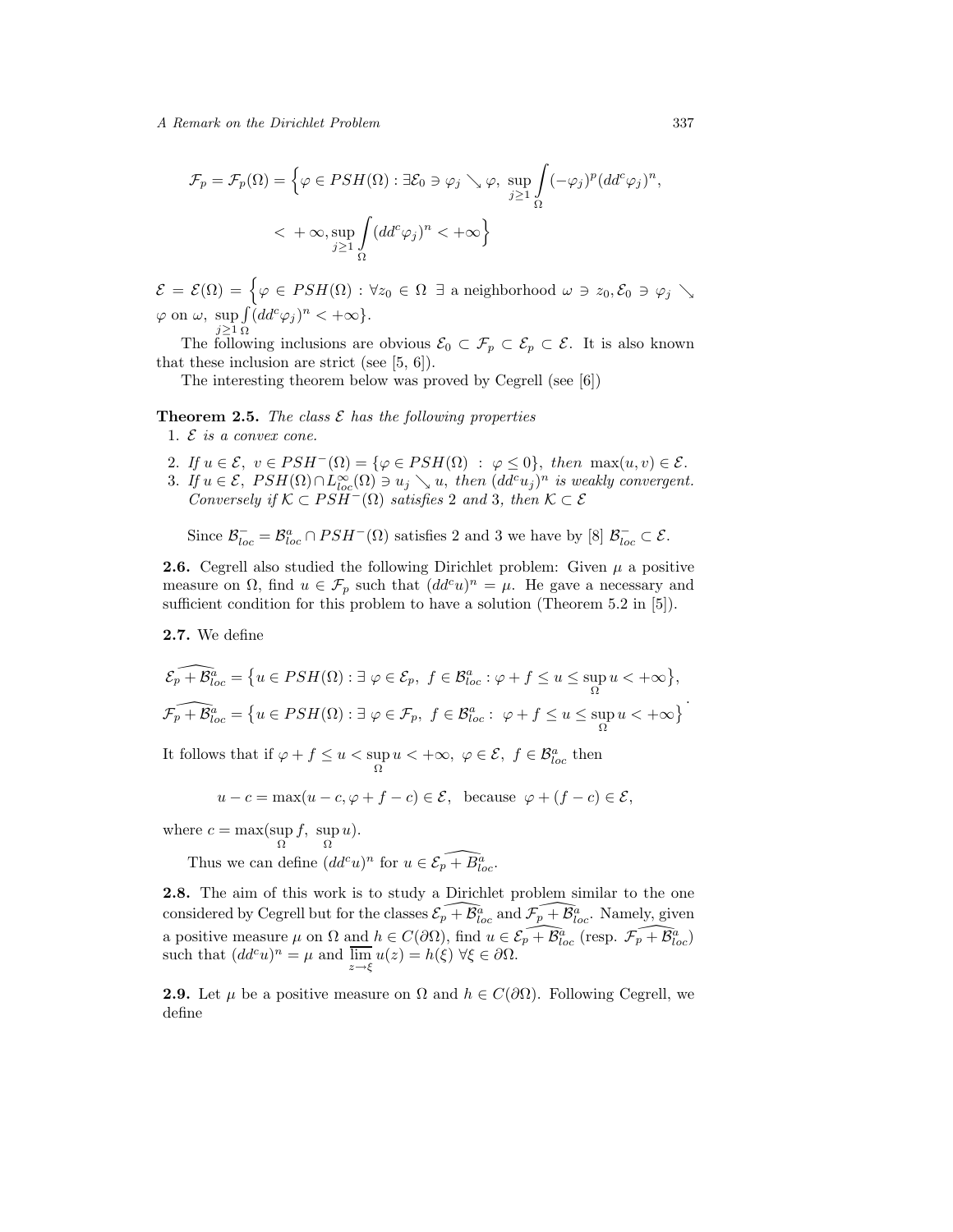$$
B(\mu, h) = \{ v \in PSH(\Omega) \cap L_{loc}^{\infty}(\Omega) : (dd^c v)^n \ge \mu, \overline{\lim}_{z \to \xi} v(z) \le h(\xi) \},
$$
  

$$
U(\mu, h)(z) = \sup \{ v(z) : v \in B(\mu, h) \}, z \in \Omega.
$$

Observe that  $B(\mu, h) \neq \emptyset$  implies that  $\mu$  vanishes on pluripolar sets. The function  $U(\mu, h)$  plays a crucial role in solving the Dirichlet problem.

## **3.** The Comparison Principle for  $\widehat{\mathcal{E}_p + \mathcal{B}^a_{loc}}$

In order to prove the main theorem, in this section we prove the following comparison principle

**Theorem 3.1.** Let  $u, v$  be functions in  $\mathcal{E}_{p}^{\top} + \mathcal{B}_{loc}^{\hat{a}}$  satisfying

$$
\underline{\lim_{z \to \partial \Omega}} [u(z) - v(z)] \ge 0.
$$

*Then*

$$
\int_{\{u
$$

We need the following result

**Lemma 3.2.** Let 
$$
PSH(\Omega) \cap L^{\infty}(\Omega) \ni u_j \setminus u
$$
. Assume that  $\lim_{s \to +\infty} s^n C_n(\{u < -s\} \cap D) = 0, \quad \forall D \subset\subset \Omega.$ 

*Then*  $(dd^c u_j)^n \ll C_n$  *in every*  $D \subset\subset \Omega$  *uniformly for*  $j \geq 1$ *.* 

*Proof.* Given  $D \subset\subset \Omega$ . Without loss of generality we may assume that D is hyperconvex and  $u_j \leq 0$  on D. By [6] for each  $j \geq 1$  there exists  $u_j^k \in$  $PSH(D) \cap C(\bar{D})$  such that  $u_j^k \searrow u_j$  on D and  $u_j^k = 0$  on  $\partial D$ . As in [9] for every  $k, j \geq 1$  and  $s > 0$  put

$$
D_{kj}(s) = \{u_j^k < -s\} \cap D, \ D_j(s) = \{u_j < -s\} \cap D, \ D(s) = \{u < -s\} \cap D,
$$
  
\n
$$
a_{kj}(s) = C_n(D_{kj}(s)), \ a_j(s) = C_n(D_j(s)), \ a(s) = C_n(D(s)),
$$
  
\n
$$
b_{kj}(s) = \int_{D_{kj}(s)} (dd^c u_j^k)^n, \ b_j(s) = \int_{D_j(s)} (dd^c u_j)^n.
$$

For  $0 < s < t$  we have  $\max(u_j^k, -t) = u_j^k$  on  $\{u_j^k > -t\}$  an open neighborhood of  $\partial D_{kj}(s)$ . It follows that

$$
a_{kj}(s) \ge t^{-n} \int\limits_{D_{kj}(s)} (dd^c \max(u_j^k, -t))^n = t^{-n} \int\limits_{D_{kj}(s)} (dd^c u_j^k)^n = t^{-n} b_{kj}(s).
$$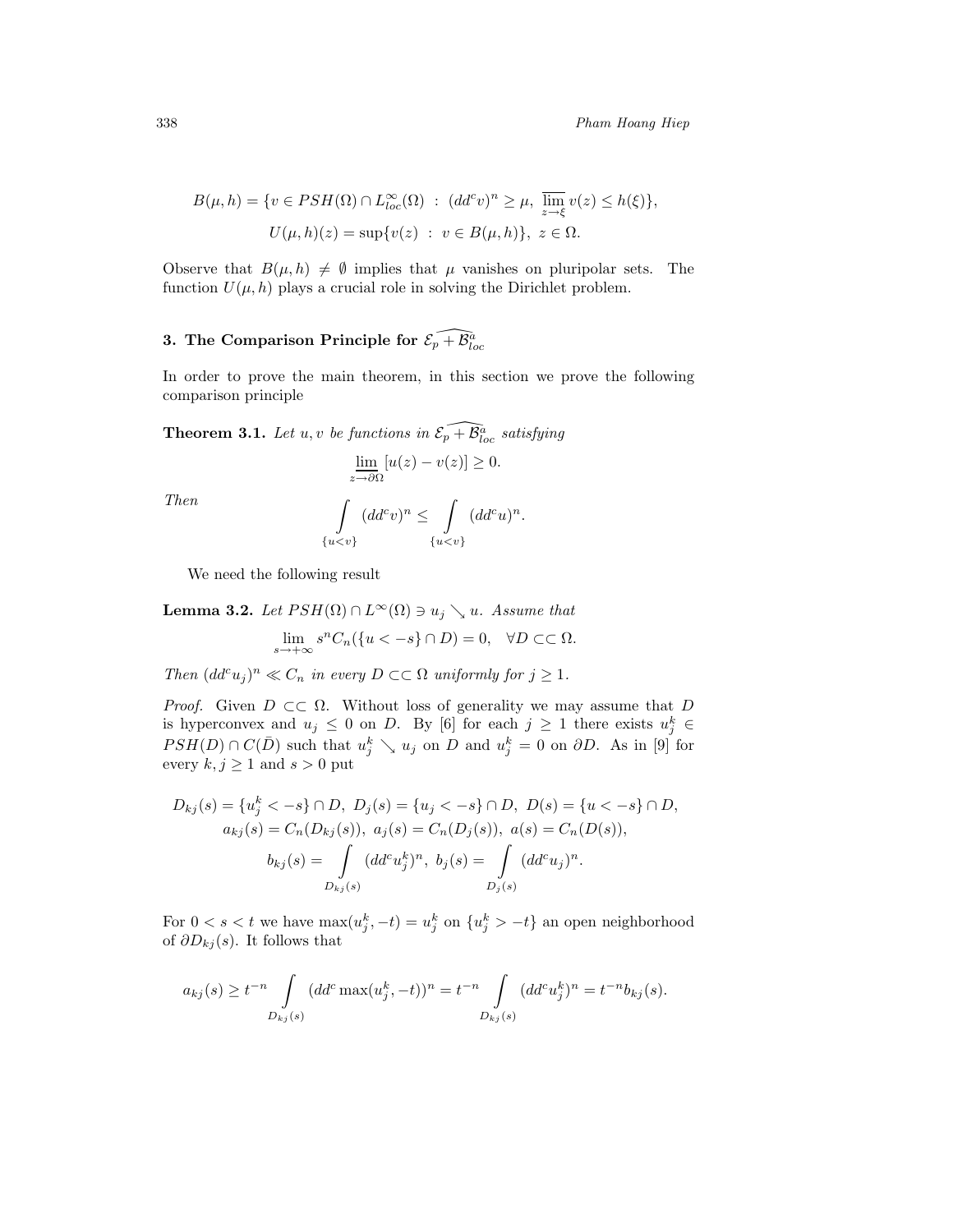Letting  $t \searrow s$  we get

$$
s^n a_{kj}(s) \ge b_{kj}(s) \text{ for } k, j \ge 1 \text{ and } s > 0. \tag{1}
$$

Given  $\epsilon > 0$ . By the hypothesis there exists  $s_0 > 0$  such that

$$
s_0^n a(s_0) < \epsilon. \tag{2}
$$

Let  $E \subset D$  with  $C_n(E) < \frac{\epsilon}{s_0^n}$ . Take an open neighborhood G of E such that  $C_n(G) < \frac{\epsilon}{s_0^n}$ . Since  $(dd^c u_j^k)^n \to (dd^c u_j)^n$  weakly as  $k \to \infty$  we have

$$
\int_{E} (dd^{c} u_{j})^{n} \leq \int_{G} (dd^{c} u_{j})^{n} \leq \lim_{k \to \infty} \int_{G} (dd^{c} u_{j}^{k})^{n}
$$
\n
$$
\leq \lim_{k \to \infty} \left[ \int_{D_{kj}(s_{0})} (dd^{c} u_{j}^{k})^{n} + \int_{G \setminus D_{kj}(s_{0})} (dd^{c} u_{j}^{k})^{n} \right]
$$
\n
$$
\leq \lim_{k \to \infty} \left[ s_{0}^{n} a_{kj}(s_{0}) + s_{0}^{n} C_{n}(G) \right] \leq s_{0}^{n} a(s_{0}) + \epsilon < 2\epsilon
$$

for  $j \geq 1$ . Hence  $(dd^c u_j)^n \ll C_n$  in D uniformly for  $j \geq 1$ .

*Proof of Theorem 3.1.* We may assume that  $u, v \leq 0$  and  $\lim_{h \to 0}$ z→∂Ω v assume that  $u, v \leq 0$  and  $\lim_{x \to v} [u(z) - v(z)] >$  $\delta > 0$ . By hypothesis  $u, v \in \widehat{\mathcal{E}_p + \mathcal{B}_{loc}^a}$  it is easy to find  $\varphi \in \mathcal{E}_p$ ,  $g \in \mathcal{B}_{loc}^-$  such that  $\varphi + g \le \min(u, v)$ . Let  $\varphi_j \searrow \varphi$  be a sequence decreasing to  $\varphi$  as in the definition of  $\mathcal{E}_p$ . For each  $j \geq 1$  put

$$
g_j = \max(g, -j), u_j = \max(u, \varphi_j + g_j), v_j = \max(v, \varphi_j + g_j).
$$

It follows that  $g_j, u_j, v_j$  are bounded and  $g_j \searrow g, u_j \searrow u, v_j \searrow v$ . By the comparison principle for bounded psh functions we have

$$
\int_{\{u_j < v_k\}} (dd^c v_k)^n \le \int_{\{u_j < v_k\}} (dd^c u_j)^n
$$

for  $k \geq j \geq 1$ .

On the other hand, since

$$
s^n C_n(\{u < -s\} \cap D) \le s^n C_n(\{\varphi < -\frac{s}{2}\} \cap D) + s^n C_n\left(\left\{g < -\frac{s}{2}\right\} \cap D\right) \to 0
$$

as  $s \to +\infty$  (see [5, 9])

By Lemma 3.2  $(dd^c u_j)^n + (dd^c v_j)^n \ll C_n$  in every  $D \subset\subset \Omega$  uniformly for  $j \geq 1$ . Thus by the quasicontinuity of psh functions as Theorem 2.2.6 in [4] we obtain

$$
\int_{\{u
$$

By replacing u by  $u + \delta$ ,  $\delta > 0$  and then let  $\delta \searrow 0$ , we have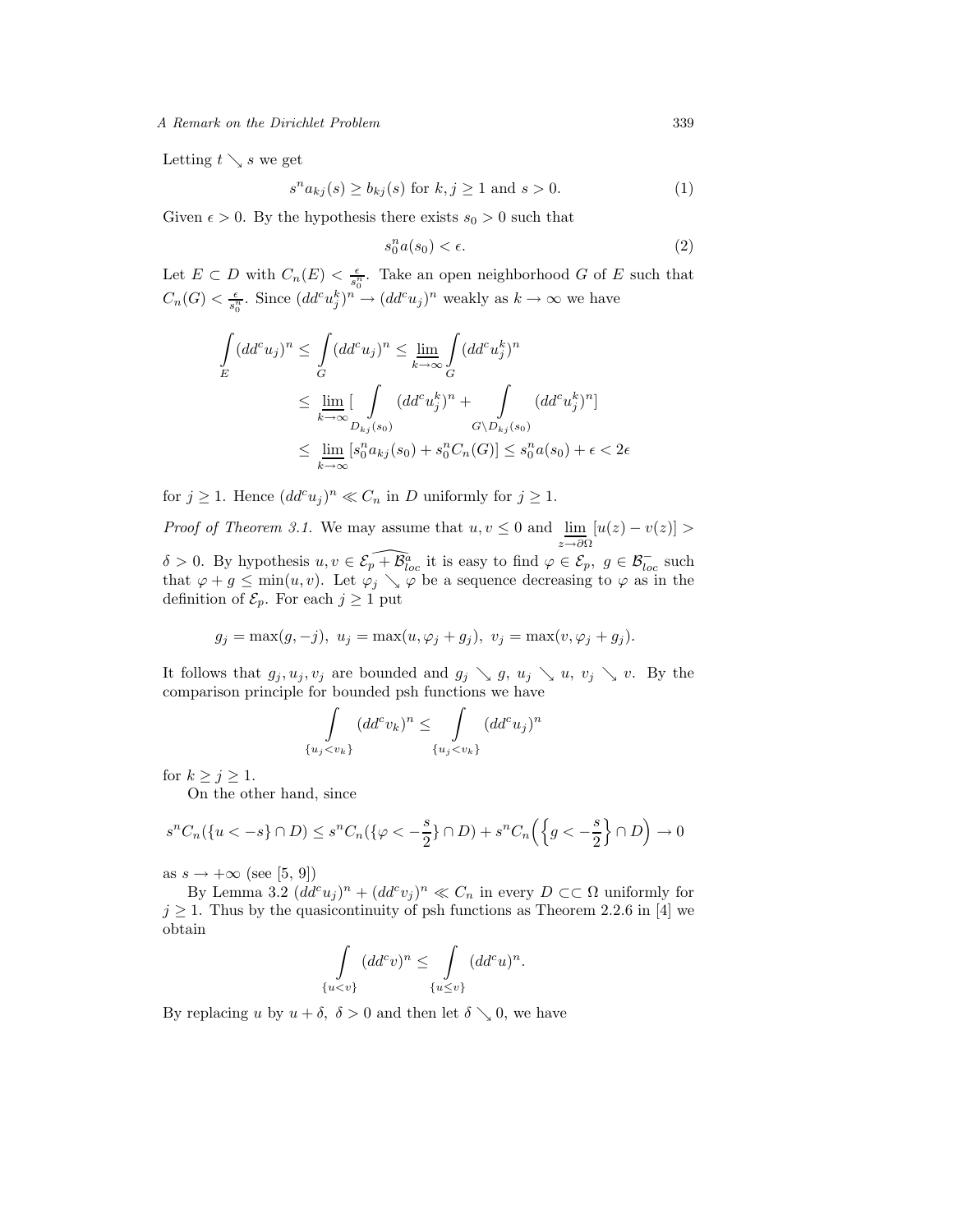$$
\int_{\{u
$$

This is the desired conclusion.

From Theorem 3.1, as Corollary 2.2.8 in [4], we get the following dominant principle.

**Corollary 3.3.** *Assume that* u and v are as in Theorem 3.1 and  $(dd^c u)^n \leq$  $(dd^c v)^n$ *. Then*  $u \geq v$ *.* 

#### **4. Proof of the Main Theorem**

(i) We can assume  $v \leq 0$ . Since  $(dd^c v)^n$  vanishes on every pluripolar set in  $\Omega$ , by Theorem 6.3 in [5] we can find  $\psi \in \mathcal{E}_0$  and  $0 \leq f \in L^1_{loc}((dd^c \psi)^n)$ such that  $\mu = f(dd^c\psi)^n$ . Put  $\mu_k = \min(f, k)(dd^c\psi)^n$ . Then  $\mu_k \leq (dd^c k^{\frac{1}{n}}\psi)^n$ . By Theorem 2 in [13] there exists  $\omega_k \in \mathcal{E}_0$  such that  $(dd^c\omega_k)^n = \mu_k$ . The comparison principle implies that  $0 \leq \omega_k \leq \omega \geq v$ . Hence  $\omega \in \mathcal{E}_p + \mathcal{B}_{loc}^{\tilde{a}}$ <br>and  $(dd^c\omega)^n = \mu$ . We show that  $\lim_{z \to \xi} \omega(z) = 0$  for  $\xi \in \partial\Omega$ . Assume the contrary, then  $\lim_{z \to \xi_0} \omega(z) < -\epsilon$  for some  $\xi_0 \in \partial\Omega$ ,  $\epsilon > 0$ . Take  $\delta > 0$  such that  $\omega(z) < -\epsilon$  for  $z \in B(\xi_0, \delta) \cap \Omega$ . Let  $\tau \in C(\partial \Omega)$  such that  $\tau|_{B(\xi_0, \frac{\delta}{2}) \cap \partial \Omega} = \epsilon$ , supp $\tau \subset B(\xi_0, \delta) \cap \partial \Omega$ . By [2] there exists  $\phi \in PSH(\Omega) \cap C(\overline{\Omega})$  such that  $(dd^c\phi)^n = 0$  and  $\phi|_{\partial\Omega} = \tau$ . Since  $\lim_{z \to \xi} [\omega_k(z) - (\omega(z) + \phi(z))] \ge 0$  for  $\xi \in \partial\Omega$ and  $(dd^c\omega_k)^n = \mu_k \leq \mu = (dd^c\omega)^n \leq (dd^c(\omega + \phi))^n$ , we have  $\omega_k \geq \omega + \phi$  on  $\Omega$ for  $k \ge 1$ . Thus  $\omega \ge \omega + \phi$  on  $\Omega$ . Hence  $\phi \le 0$  on  $\Omega \setminus {\omega = -\infty}$ . Since  $\phi$  is plurisubharmonic,  $\phi \leq 0$  on  $\Omega$ . This is impossible, because  $\phi(\xi) = \tau(\xi) = \epsilon$  for  $\xi \in B(\xi_0, \frac{\delta}{2}) \cap \partial \Omega$ . Hence  $\overline{\lim}_{z \to \xi} \omega(z) = 0$  for  $\xi \in \partial \Omega$ . From the relations  $\int U((dd^c(\omega_k + U(0,h)))^n, h) = \omega_k + U(0,h),$ 

$$
\Big( \ (dd^c(\omega + U(0,h)))^n \ge \mu_k,
$$

and from Theorem 8.1 in [5] it follows that

$$
\begin{cases} (dd^c U(\mu_k, h))^n = \mu_k, \\ U(0, h) \ge U(\mu_k, h) \ge \omega_k + U(0, h). \end{cases}
$$

Theorem 3.1 implies that  $U(\mu_k, h) \searrow u \in \mathcal{E}_p + \mathcal{B}_{loc}^a$  with  $(dd^c u)^n = \mu$  and  $U(0, h) \ge u \ge \omega + U(0, h)$ . Thus for  $\xi \in \partial \Omega$  we have

$$
h(\xi) = \overline{\lim}_{z \to \xi} U(0, h) \ge \overline{\lim}_{z \to \xi} u(z) \ge \overline{\lim}_{z \to \xi} [\omega(z) + U(0, h)(z)]
$$
  
= 
$$
\overline{\lim}_{z \to \xi} \omega(z) + \lim_{z \to \xi} U(0, h)(z) = h(\xi).
$$

Consequently  $u \in \mathcal{E}_p + \overline{\mathcal{B}}_{loc}^a$  such that  $(dd^c u)^n = \mu$  and  $\overline{\lim}_{z \to \xi} u(z) = h(\xi) \,\forall \xi \in$ ∂Ω.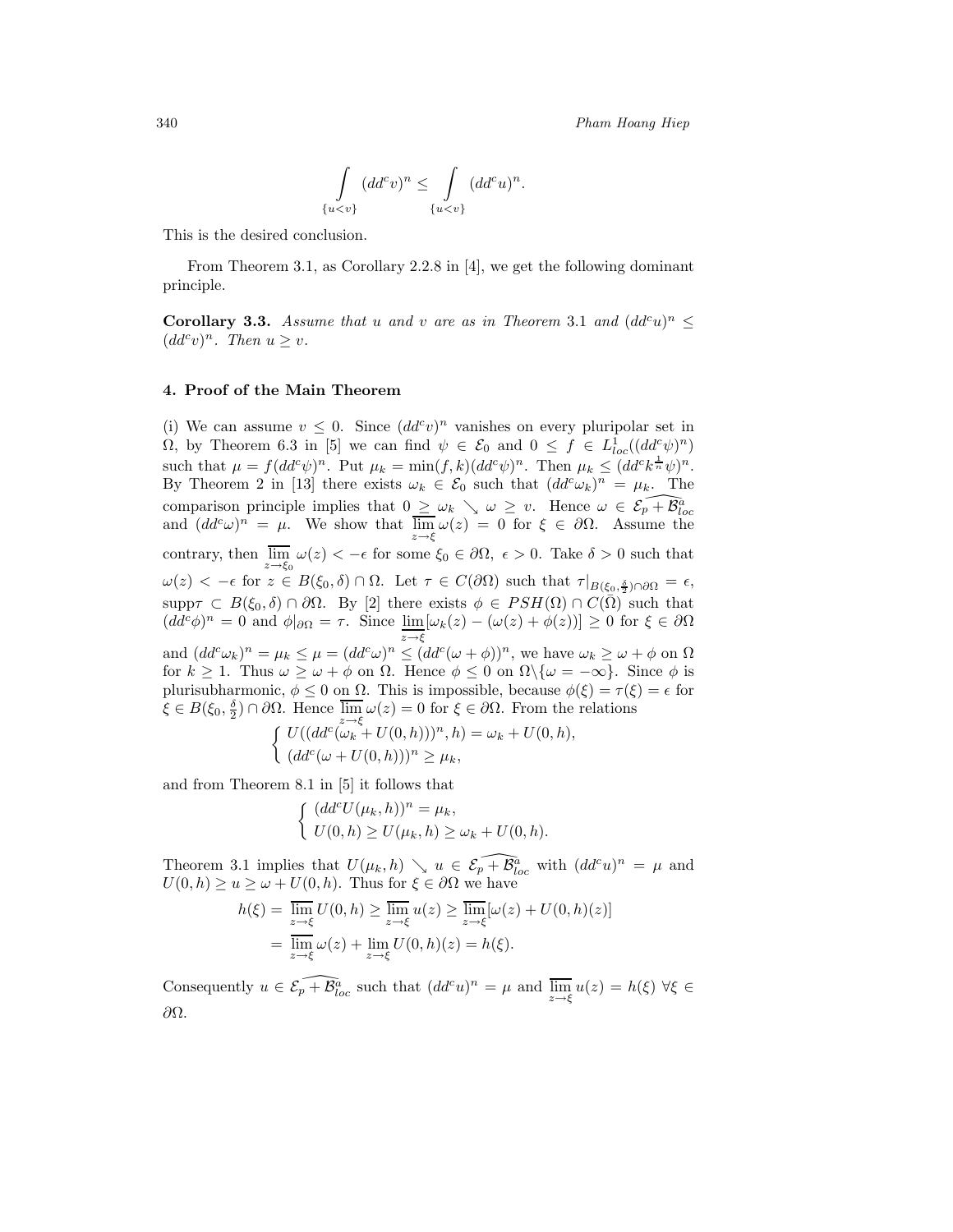#### *A Remark on the Dirichlet Problem* 341

(ii) Let  $\{\Omega_i\}$  be an increasing exhaustion sequence of strongly pseudoconvex subdomains of  $\Omega$ . For each  $j \geq 1$  take a sequence of distinguished points  $z_{jm} \n\subset \Omega_j \setminus \overline{\Omega}_{j-1}$  converging to  $\xi_j \in \partial \Omega_j$  as  $m \to \infty$  and a sequence  $s_j \searrow 0$  such that  $B(z_{jm}, s_{jm}) \subset \Omega_j \backslash \overline{\Omega_{j-1}}$  and  $B(z_{jm}, s_{jm}) \cap B(z_{jt}, s_{jt}) = \emptyset$  for  $m \neq t$ . Let  $a_{jm} > 0$  with  $\sum_{m=1}^{\infty}$  $\sum_{j,m=1} a_{jm} < \infty$ . Put

$$
f = \sum_{j,m \geq 1} \frac{a_{jm}}{d_n r_{jm}^{2n}} \chi_{B(z_{jm}, r_{jm})},
$$

where  $0 < r_{jm} < s_{jm}$  are chosen such that

$$
\frac{1}{a_{jm}}(C_n(B(z_{jm}, r_{jm}), \Omega))^{\frac{p}{n+p}} \to 0 \text{ as } m \to \infty,
$$

for  $j \geq 1$  and  $d_n$  is the volume of the unit ball in  $\mathbb{C}^n$ .

Assume that  $fd\lambda \leq (dd^c u)^n$  for some  $u \in \mathcal{E}_p + \mathcal{B}_{loc}^a$ . Take  $\varphi \in \mathcal{E}_p$ ,  $g \in \mathcal{B}_{loc}^a$ <br>such that  $\varphi + g \leq u \leq \sup_{\Omega} u < +\infty$ . We may assume that g and u are negative.

Let  $j_0 \geq 2$  and  $M > 0$  such that  $g > -M$  on  $\Omega_{j_0} \setminus \overline{\Omega}_{j_0-1}$ . Put

$$
\tilde{g} = \max(g, Ah_{\Omega_{j_0}}) \text{ where } A = -\frac{M}{\sup_{\bar{\Omega}_{j_0}} h_{\Omega_{j_0}}} > 0.
$$

It follows that  $\tilde{g} \in \mathcal{E}_0, \ \tilde{g} = g$  on  $\Omega_{j_0} \backslash \overline{\Omega}_{j_0-1}.$ 

Let  $\tilde{u} = \max(u, \varphi + \tilde{g})$ . Since  $\varphi + \tilde{g} \leq \tilde{u} \leq 0$  and  $\varphi + \tilde{g} \in \mathcal{E}_p + \mathcal{E}_0 = \mathcal{E}_p$ , by [5] we have  $\tilde{u} \in \mathcal{E}_p$ .

Moreover  $\tilde{u} = u$  on  $\Omega_{i0} \backslash \overline{\Omega}_{i0-1}$ . Thus for  $B_m = B(z_{i0m}, r_{i0m})$  we have

$$
a_{j_0m} = \int\limits_{B_m} f d\lambda = \int\limits_{B_m} (dd^c u)^n = \int\limits_{B_m} (dd^c \tilde{u})^n.
$$

Let  $\tilde{u}_k \searrow \tilde{u}$  as in the definition of  $\mathcal{E}_p$ . Then  $(dd^c\tilde{u}_k)^n \to (dd^c\tilde{u})^n$  weakly (see [5]). Applying the Holder inequality (see [7]) we have

$$
a_{j_0m} = \int_{B_m} (dd^c \tilde{u})^n \le \lim_{k \to \infty} \int_{B_m} (dd^c \tilde{u}_k)^n
$$
  
\n
$$
= \lim_{k \to \infty} \int_{B_m} (-h_{B_m})^p (dd^c \tilde{u}_k)^n
$$
  
\n
$$
\le \alpha_1 \lim_{k \to \infty} \left[ \int_{\Omega} (-h_{B_m})^p (dd^c h_{B_m})^n \right]^{\frac{p}{n+p}} \left[ \int_{\Omega} (-\tilde{u}_k)^p (dd^c \tilde{u}_k)^n \right]^{\frac{n}{n+p}}
$$
  
\n
$$
\le \alpha_2 \left[ \int_{\Omega} (dd^c h_{B_m})^n \right]^{\frac{p}{n+p}}
$$
  
\n
$$
= \alpha_2 [C_n (B_m, \Omega)]^{\frac{p}{n+p}},
$$

where  $\alpha_2 = \alpha_1 [\sup_{k \geq 1}]$  $\sqrt{ }$ Ω  $(-\tilde{u}_k)^p (dd^c \tilde{u}_k)^n \overline{\vert^{n+p}_{n+p}} < +\infty$ . This is impossible, because